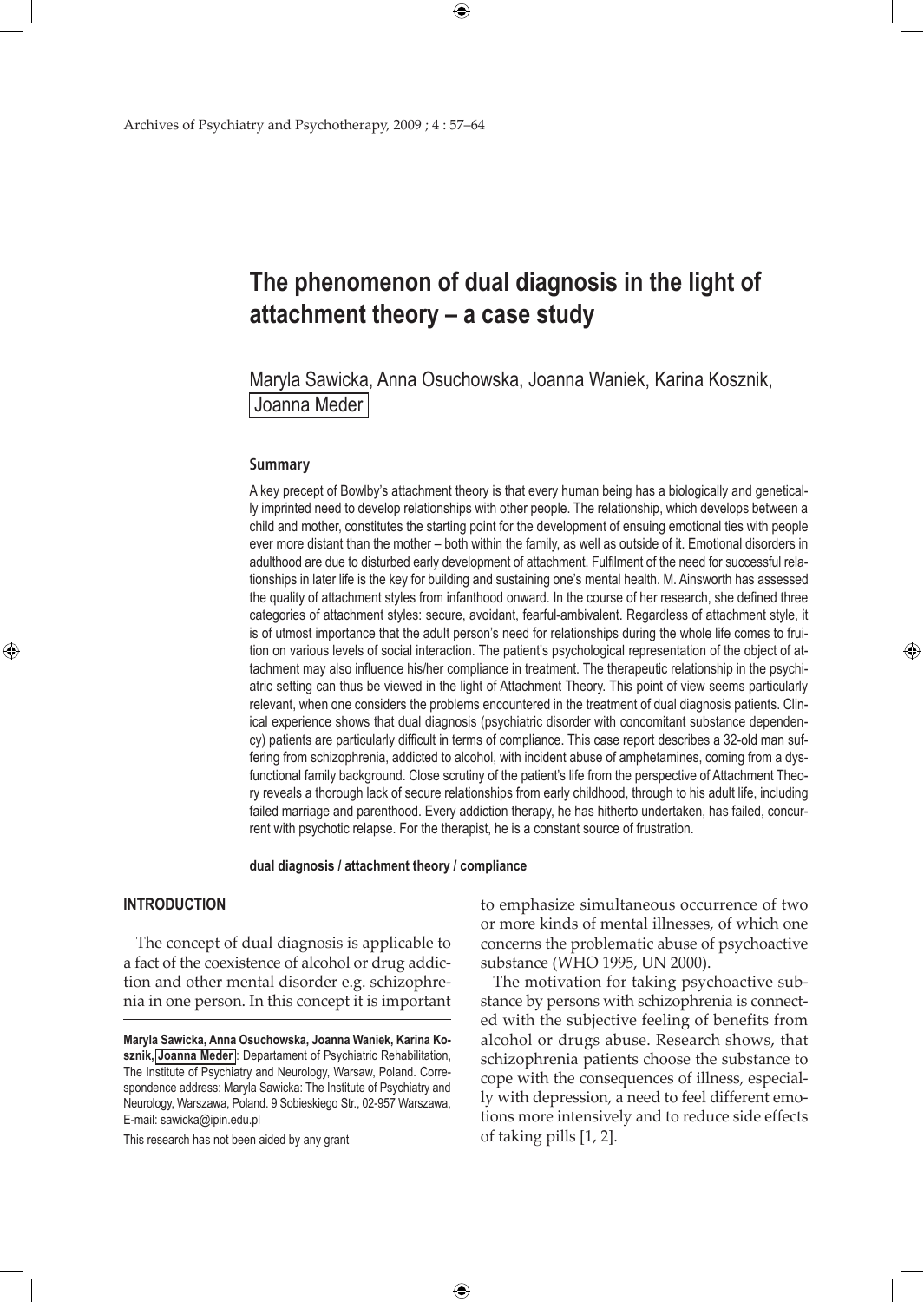Therapeutic difficulties in the treatment of persons with a dual diagnosis stem, not only from two illnesses coexisting in one person, but mainly from the problem of combining two totally different methods of treatment for people with schizophrenia and addicts. With schizophrenia patients, the most important issue is to build the therapeutic relationship slowly, which ensures sense of stability, close distance, tolerance for rejection, non directive treatment. In the case of addiction, it is important to put forward clear borders, and to apply confrontative therapy [3]. In this situation a question arises as to the model of understanding of these kinds of disorders, as well as therapeutic recommendations for therapists.

A means to address the issue may be J. Bowlby`s attachment theory. Its main assumption is the thesis that in each person there exists a biologically and genetically conditioned, passing tendency to create strong emotional bonds with others [4]. The connection which is created between a mother and a child, is the background for developing emotional relationships with others. If this earliest process of bond formation is disturbed or even does not occur, with some probability various emotional disorders might be developed in the adulthood. Despite that, the need to form bonds with other people remains [5, 6].

Through lifetime, a bond system whose aim it is to integrate the experience of an individual thinking and behaviour models is being created. A specific model of attachment is being formed, I - model, and model of relation between I and others. These are interaction models created from the earliest life moments in agreement with certain rules, e.g. availability. During an optimal attachment process the following concepts about the self become integrated, the self becomes seen as love-worthy, important, accepted, and the world is viewed as full of friendly people who care for others' needs. Otherwise, when the earliest experiences lack important people, who may accompany and give help and care, a belief is being formed, that people are unworthy of trust and unpredictable. In the same way negative self-evaluation is created, as unimportant and not worth of love [7].

M. Ainsworth observed children behaving in context of availability and separation with the

mother and three behaviour styles were determined, specifying types of bonds, which are created between a mother and a child. Ainsworth marked off the following styles: secure attachment, dismissive-avoidant and anxious-preoccupied. Secure relationship is optimal for a child's development; it gives safety and trust to people and future life situation. This secure relation allows the developing individual to build a model of self and others. The foundation to build these models are the interactions between an individual and the attachment object. These models are individual cognitive structures and, simultaneously; are a kind of cognitive frame, thanks to which processes of reality, events, people and interpersonal relations perception occurs.

Basing on the developed schemata of beliefs other cognitive schemes are created. Dismissiveavoidance attachment style, does not ensure the feeling of security and the experience of intimacy in adulthood, causes feelings of discomfort and threat. Anxious-preoccupied attachment style, makes people feel uncertain in relationships in which the need of being very close with the partner is not satisfied. This need is connected with a belief that one is not as desired as one pleases and the desire might deter from contact with other people. There is no agreement as to how the attachment style which developed in childhood is in force, while creating relations in adulthood [8].

The attachment relation is especially fulfilled through searching for closure even more intensively in the situation of threat and usage of the attachment person as a provider of the feeling of security. Consequently the attachment behaviour helps to stay in homeostasis by fear intensifying and anxiety regulation. The subjective feeling of fear, anxiety and vegetative arousal intensify the tendency of attached behaviour. Those behaviours may be treated as one of the many ways of coping with the consequences of difficult situations. Existence and availability of the attachment object to which a person can appeal plays a homeostatic role.

Researchers do not say any more if it is an exceptional relation wanted only under special conditions or generally fulfilling a person's need. It is important to ask how the experiences from early childhood influence intimate bonds building and how it looks in adulthood. In literature there are two opposite hypothesis concerning this re-

Archives of Psychiatry and Psychotherapy, 2009; 4 : 57–64

⊕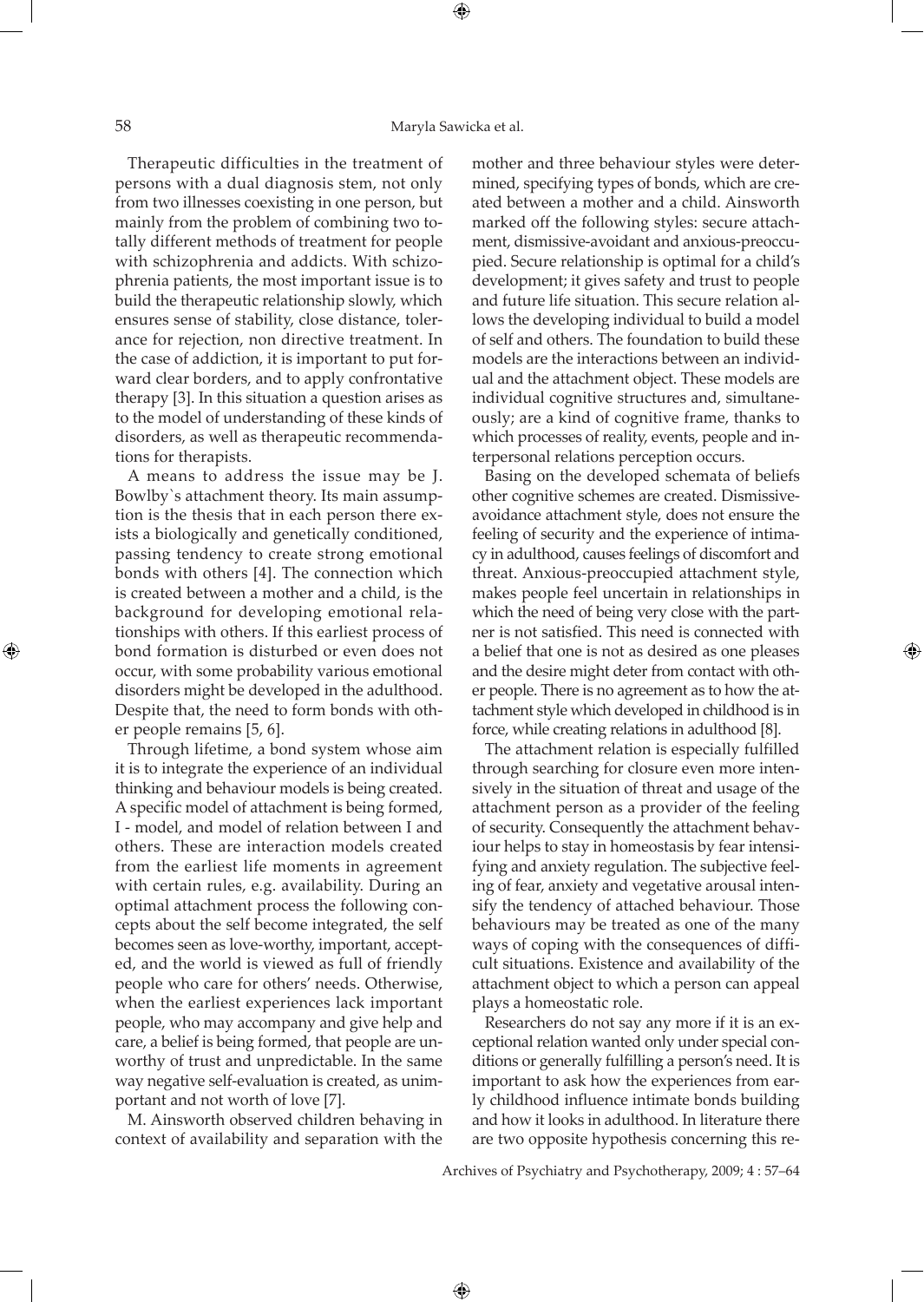lation: suitability and compensation. The first of these assumes that behaviour in adulthood is repeated after the one created in childhood, and is a consequence of the attachment style. This behaviour and bond types are modified slightly and potential life partners might experienced them. The second one, the compensation hypothesis, is related to M. Ainsworth statement, that children who have not experienced secure attachment with parents, can try to attach to other meaningful persons, e.g. collateral relative, teacher, tutor, doctor, therapist, priest etc. [8]. It is not clear if in adulthood we prefer the attachment style created in childhood, or if we have a chance to change it under favourable circumstances.

At that stage it is not clear which hypothesis is better. The relation between a patient and the psychiatric institution staff might be understood in context of the attachment theory. This point of view is especially useful in therapy with dual diagnosis patients. Clinical practice shows that the most difficult treatment is with a mentally ill person who is also addicted to a psychoactive substance. Experience shows that those patients have problems with trust and cooperation and they put the therapist's patience on a trial, break therapy or are removed from it, because of breaking the rules. Applying the attachment theory to understand the patients' problems and the therapeutic relation can help in solving the problems appearing within the treatment.

In context of the attachment theory a very interesting dual diagnosis patient case study is presented below. A patient with schizophrenia and an addiction from a psychoactive substance. The same as in Bowlby's and Ainsworth's model, it can be observed how the patient's attachment style has been created in childhood and how the efforts to change it look in adulthood. The patient's history had an influence on the therapeutic relation and treatment.

## **CASE STUDY**

⊕

A 32 year old patient came to the Daily Psychiatry Rehabilitation Ward with dual diagnosis of paranoiac schizophrenia and alcohol addiction. The patient had problems with accommodation to the ward conditions. He simply sworn to participate in therapeutic classes and group psychotherapy for dual diagnosis patients. It was difficult for him to follow the rules, in reality he kept breaking them and was checking how far he can move. In spite of an individual therapeutic program and nondirective conduct, the patient was still breaking prior arrangements and acted on his disadvantage. In retrospect, it turned out that the difficulty was based in going into secure and trusting therapeutic relations, whose functioning was the same as in the subject's home. His family environment from the very beginning of his life did not encourage the creation of secure attachment style. The patient was a son from his mother's second marriage. He had been brought up with four siblings, born from different relationships of their mother. First years of the patient's life lacked stability and a distinctive attachment object. His parents divorced when he was a small child and his grandmother took over partial custody. In his house, his mother's boyfriends used to turn up and he treated them as fathers, which in turn made him undertake unrealistic and unsuccessful attempts to become close with them. There were often arguments with the step-fathers. In his early years he did not exactly know who his biological father was. It has always been an important subject for him who his father is and if he could love him. He only met him when he was a teenager. However, the father was neither interested in him nor have they managed to get closer together. The feeling of rejection and alienation within his own family, was intensified by frequent illnesses since his first months of life, which was connected with staying in hospitals. When he was three years old he was in a hospital because of pneumonia. While being there, he did not talk to anyone, so he was considered to be deaf-mute. Since that time he has been often suffering from respiratory system infections and stays in hospitals and sanatoriums. He spent a lot of time away from home and family. He could not remember people who would make him feel cared for, needed and loved. From that time he remembered he was punished for crying with injections. At the end of primary school he had surgery. His mother did not want to take him back from the hospital so without any reason he spent one-and-ahalf month in the hospital in the atmosphere of fear, threat, and incomprehension of the situation. He returned home after the doctor threatened his mother to send him to an orphanage. He recalls the time of his childhood as uneasy,

Archives of Psychiatry and Psychotherapy, 2009; 4 : 57–64

 $\bigoplus$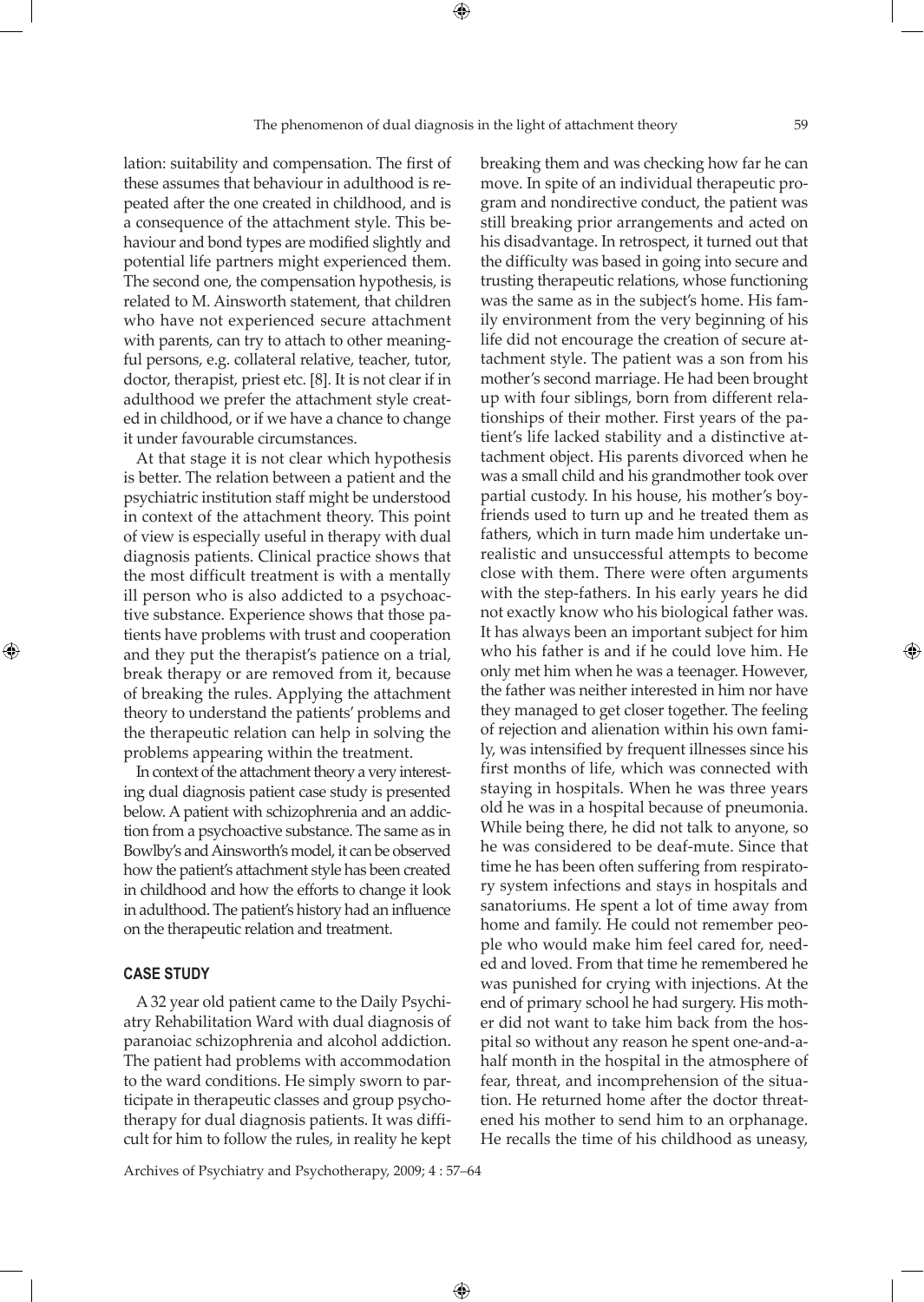sad and full of criticism from his mother. He felt worthless, not loved and rejected. The patient's mother was absorbed by her job; foretelling, clairvoyance which had become a career, out of a hobby. He did not know anyone who loved him and whom he would be attached to. At home he was treated as redundant and disturbing. He started to treat himself the same way. School did not help in this lonely and sad childhood. He finished his school education at the primary school level. Throughout the first years of education he played truant, came into conflict with teachers and colleagues. He was scared till he became stronger and nobody attacked him anymore. When he was twelve he run away from home and was caught by border guards. When he was seventeen he started to work. At this time he started to drink alcohol as a way of getting along with colleagues. It gave him a kind of closeness and relation with others. It was the first time he did not feel lonely. But he was still unable to build permanent relationships. The patient did not believe in others. Anxious-preoccupied attachment style was not enough for satisfactory functioning within the family and with friends. An ineffective attempt to overcome the anxious-preoccupied attachment was an effort to find his biological father and build a fatherson relation with his mother's friends. Another such effort was his marriage from which he has a daughter. After around 3 years he got divorced. The patient does not keep in touch with his ex-wife and child. He feels he is not prepared for such meetings. There is a question what is he not ready for? To give love, care and interest to people who are dependent on him? Or, also is he not ready to take love, interest and any other emotions from parenthood? This experience showed that he is not just doomed to be rejected, not loved or unwanted. For the first time in his life he was loved. After the separation with his wife, he came back to his mother. He also had been living at different women's apartments and finally, because of alcohol his mother threw him out and he stayed in a homeless hostel. Now he is living with his mother, brother and brothers` family again. They will all have to leave this flat because of eviction. The whole family is now in a very difficult social situation. The patient was also in conflict with the law, which ended in court as criminal cases.

Around his 30's he begun alcohol abuse treatment. His first alcohol addiction therapy attempts were undertaken after long years of drinking. When he was 13 years old, he got drunk for the first time and since he was seventeen he started to get drunk with colleagues regularly. From time to time he took marijuana, methamphetamine and drunk not portable alcohol. The alcohol problem concerns his whole family – his father and brothers whereas his sister is a co-addicted wife of an alcoholic.

From the beginning of his drying out until now he broke his abstinence many times. He had to drink alcohol to feel good and comfortable. Thanks to this he was able to tell jokes, feel bonds with people and stopped feeling fear and uncertainty. If he did not drink, he was angry with people and could not understand them. Already, for a long time alcohol does not give him the sensations described above. Now he is drinking because he wants to brighten his mind, to relax muscle tension as a side effect of pharmacotherapy and to feel emotions more intensively. The patient is drinking because sober life is to difficult as he feels worthless. Alcohol stimulates emergence of psychosis which gives his life a new value and sense. The atmosphere before drinking is also important; he drinks with his whole family sitting together and talking. It is not important what happens next. They start drinking in the atmosphere of closure and unison which disappears when they become drunk.

It is difficult to determine the beginning of his mental condition. Probably everything started many years before his first hospitalization, even around adolescence. The diagnosis claimed the illness to be paranoid schizophrenia. In its sharp phase, there appeared delusions of reference, remote control, poison, genealogical, religious mission, content suggesting visual, cenesthetic hallucination and auditory pseudo-hallucination. Formal thinking disorders and suicidal thoughts were asserted. The patients statements were dominated by unproductive, ambiguous considerations with single neologisms. The patient was certain he could communicate with others by thoughts. He was convinced, that some creature or other creation has become a part of his body and is intoxicating his nervous system. During his first hospitalization there came longing for times before he was born. The patient al-

Archives of Psychiatry and Psychotherapy, 2009; 4 : 57–64

⊕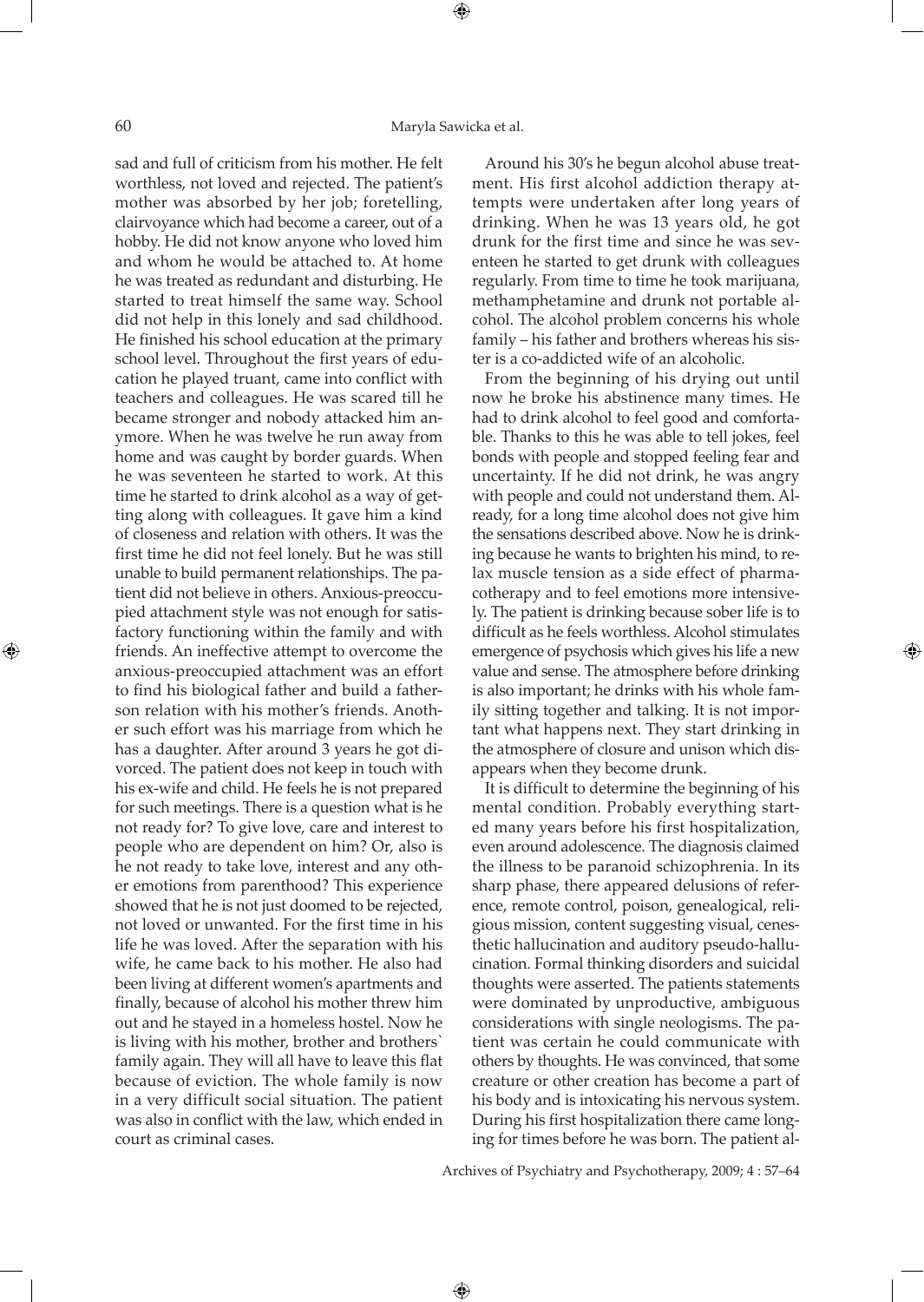ways had doubts about his biological father. He created different hypothesis suspected not to be his mother's son, that perhaps his grandfather conceived him or he come to the family from an orphanage. It was connected with strong tension, sense of distinctiveness and alienation but also a feeling of being someone unusual. In some way it compensated for and explained the suffering which his life was full of. For some time in the patient's symptomatology religious experiences were dominating. Sentences resembling Bible's verse came to his mind, so he felt that has to pass the message on. He often read the Holy Scripture and considered issues like "who God is, are people created to His resemblance?" He also experienced a feeling that in his body, there is some unutterable force or he is Jesus Christ. For him these beliefs were a source of strong positive feelings which he did not get in the everyday life. None of real life activities could be compared with that. At this time he split from earlier, uncertain attachment objects; that means: his mother, unknown and idolized father, wife, child, and turned to God as a substitute attachment object. The patient had a personalized relation with God who loved and accepted him. Such an understanding of religion made sense of his life and could make him securely bound with an ideal object and one controlled by the psychosis. According to Kirkpatrick`s idea, such an attachment model has a compensating role for the earlier lack and appears in people without a formed secure attachment style, who are

The patient has declared acceptance of neuroleptic treatment from the beginning. However, he often felt uncomfortable because of the suppressed emotions. He then thought about taking smaller dozes or even stopping taking the pills. He regularly stopped pharmacological treatment in order to drink a beer. He drunk a little of alcohol to abate the drug effect and returned to a psychotic state thanks to which he felt his life as satisfactory, as someone important and had close and secure relation with God. He used to say that being with people and trusting is difficult for him because people usually tell different things from what they think. That was the way his mother behaved, as well as his brothers and sister in law and many other people. That is why he is very careful in relations, as they bring

children of low-religious mothers.

⊕

about tension and fear. The first addiction treatment was a turning point as he experienced he can trust people. During therapy he escaped from relation, did not come to the ward and did not pick up the phone when symptoms intensified. He often broke the agreement and left classes. After one year of therapy the patient started to ask for help when he had a crisis and had some problems. He believed that with hospital staff he can feel safe and it was a very important experience for him, second one after the positive religious experience. Basing on this belief he begun to build a relation with the therapist. His therapist became the second object, besides God, who the patient made a relation with. His expectations about the relation were unrealistic. The key was the relation supposed to be marked with so great closeness to communicate without words, as it was with God. The therapist, as the second attachment object, was the sign he is getting better and trying to integrate his self after the psychosis. This relation was controlled by the patient just in some part, which was the difference between the relation with God and the therapeutic one. Through making impossible demands and excessively self-concentrating and concentrating on his own needs and not taking into consideration the whole treatment context, the patient was confronted with the real and not controlled world. He would not be able to predict everything and subordinate it to his needs. In consequence there were problems to enforce contract with the patient, he often refused cooperation and following the therapist's recommendations, broke abstinence and discontinued pharmacotherapy. In spite of this difficulty the patient remained in treatment which was fit to needs and possibilities of dual diagnosis patient with anxious-preoccupied attachment style. The treatment atmosphere helped him to change his relation with people and in the compensation processes, benefiting rebuilding a secure relation with others.

There emerges a question as to the functioning of the so defined attachment object. It appears that the basic principle is a regulatory function which is created by accepting the patient's emotions, giving information, explaining and the therapist's behaviour cohesion in relation that is a clear, predictable object behaviour. Such an affective containing in an attachment relation depends on accepting, keeping, approving anxiety

Archives of Psychiatry and Psychotherapy, 2009; 4 : 57–64